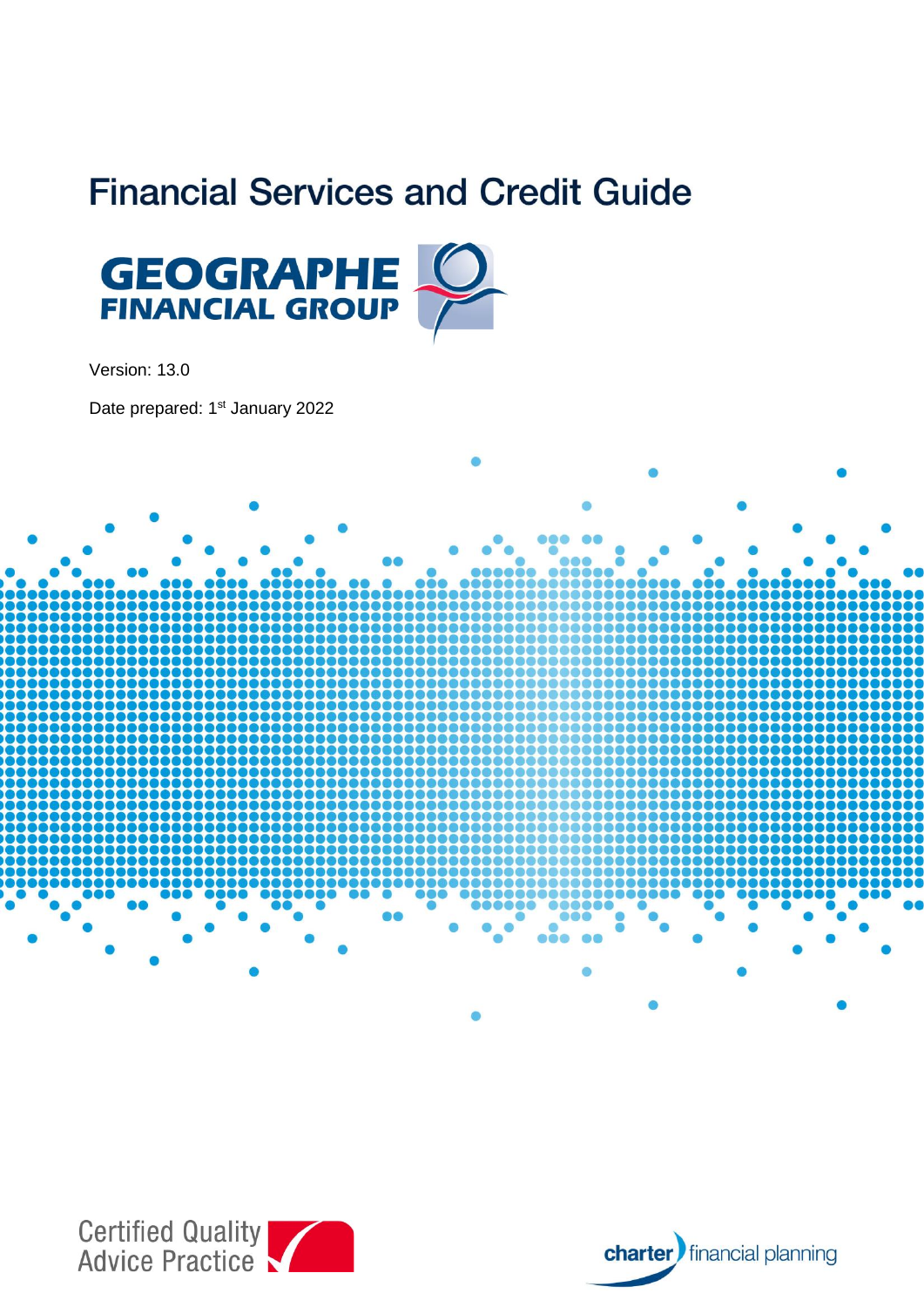This Financial Services and Credit Guide (FSCG) contains information that will help you decide whether to use the financial services we offer. It sets out:

- who we are and how we can be contacted
- the advice and services we provide
- information about our licensee Charter Financial Planning Limited (Charter)
- our fees and how we, your adviser and Charter, are paid in connection with those services
- how we manage your private information
- how you can complain about a matter relating to us or Charter

## Documents you may receive

We will provide you with a number of documents as you progress through our financial planning process to capture each stage of your advice journey. We may provide these documents to you electronically to your nominated email address, unless otherwise agreed.

When we provide personal advice it will normally be documented and provided to you in a Statement of Advice (SOA), known as a financial plan. The financial plan contains a summary of your goals and the strategies and any financial products we may recommend to achieve your goals. It also provides you with detailed information about product costs and the fees and other benefits we and others will receive, as a result of the advice we have provided.

If we provide further personal advice a financial plan may not be required. We will keep a record of any further personal advice we provide you for seven years. You may request a copy of such records by contacting our office during that period.

If we recommend or arrange a financial product for you we will provide a product disclosure statement (PDS) or investor directed portfolio service (IDPS) guide where relevant. These documents contain the key features of the recommended product, such as its benefits and risks as well as the costs you will pay the product provider to professionally manage that product.

You should read any warnings contained in your advice document, the PDS or IDPS guide carefully before making any decision relating to a financial strategy or product.

### **Not Independent**

Generally, we provide personal advice in line with our Approved Product and Services List (APSL) which may include financial products and services associated with the licensee. We may receive commissions from life insurance products we recommend and non-monetary benefits such as training and educational seminars from product providers. For these reasons, we are not considered independent, impartial, or unbiased.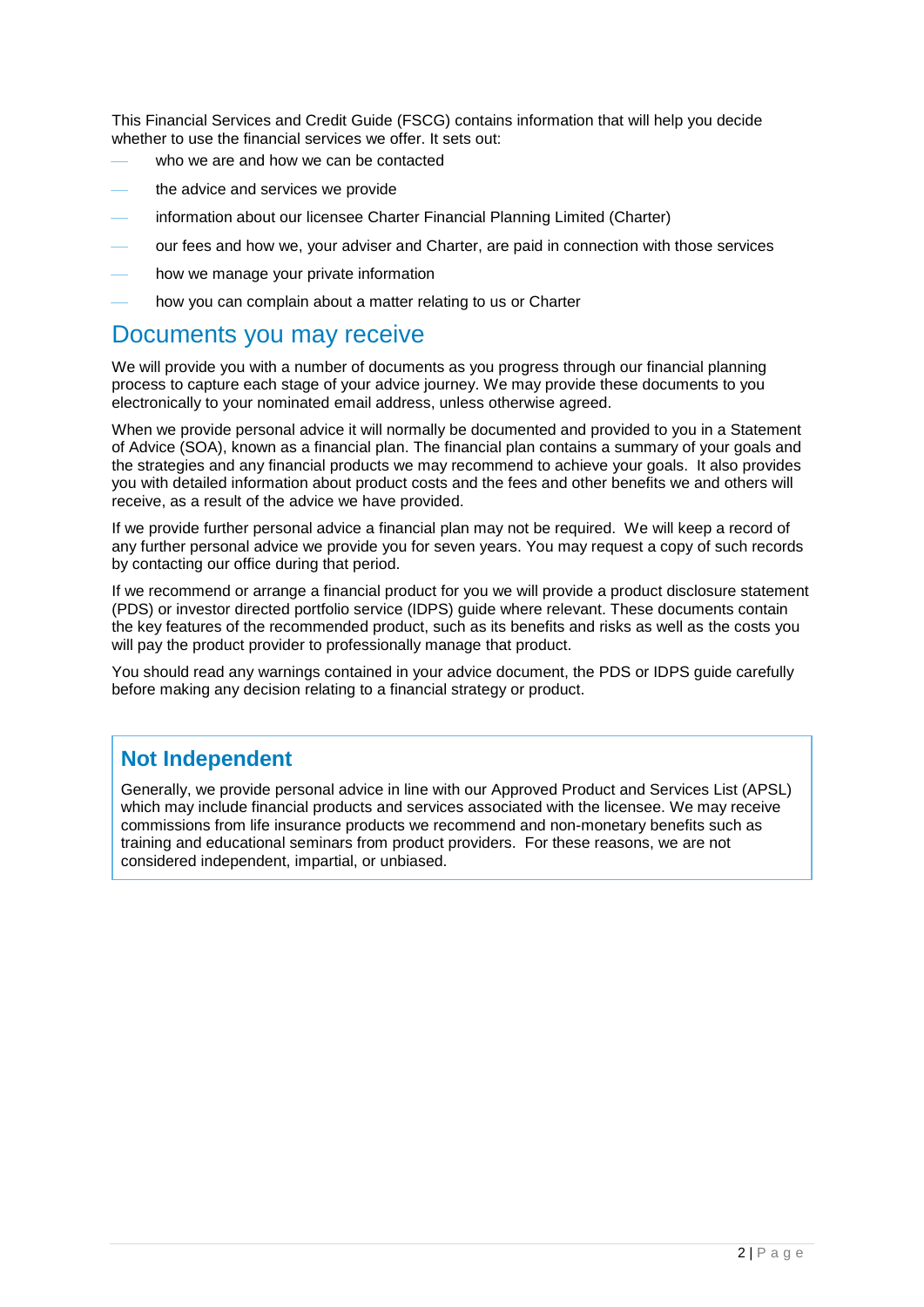# About our practice

Geographe Financial Group is a financial services advisory business specialising in providing quality financial planning advice to private clients and small to medium businesses.

Our Vision is to be the preferred choice of financial services in the South West region. For over 45 years our team at Geographe Financial Group have been partnering with our clients through life's financial journey.

Our business was established originally in 1976 by Bill O'Byrne. The business has evolved over time with Craig Gibson joining in 1986 and subsequently the formation of Geographe Financial Group.

Anton Mann, Brent O'Byrne and Robert Lorrimar all complement our advice team. We all harbour a range of financial planning expertise and a wealth of knowledge to provide strategies in line with our client's needs. Combined we have over 100 years' experience.

Our knowledgeable, friendly support staff are here to help with your queries and provide the structural platform of our successful organisation.

#### **Summary of the business**

| <b>Name</b>                       | Geobay Nominees Pty Ltd trading as Geographe Financial Group |
|-----------------------------------|--------------------------------------------------------------|
| <b>Australian Business Number</b> | 12 137 790 124                                               |
| Authorised representative number  | 428573                                                       |

This guide provides information about our advisers including their contact details, qualifications, experience, the services they may offer and financial products they can provide advice on.

Geobay Nominees Pty Ltd has more than one office. This guide details information about our practice only. You can obtain the FSCG for other offices by contacting them on the details below.

### Busselton **office contact details**

| <b>Address</b>                        | Units 2-4, 62 on Kent<br>62 Kent Street, Busselton WA 6280 |  |
|---------------------------------------|------------------------------------------------------------|--|
| <b>Phone</b>                          | 08 9752 3344                                               |  |
| <b>Fax</b>                            | 08 9752 3361                                               |  |
| <b>Email</b>                          | fpadmin@geofingroup.com                                    |  |
| <b>Website</b>                        | www.geographefinancial.com.au                              |  |
| <b>Bunbury office contact details</b> |                                                            |  |
| <b>Address</b>                        | 7B Parkfield Street, Bunbury WA 6230                       |  |
| <b>Phone</b>                          | 08 9791 2533                                               |  |
| <b>Fax</b>                            | 08 9791 2543                                               |  |
| <b>Email</b>                          | fpadminbunbury@geofingroup.com                             |  |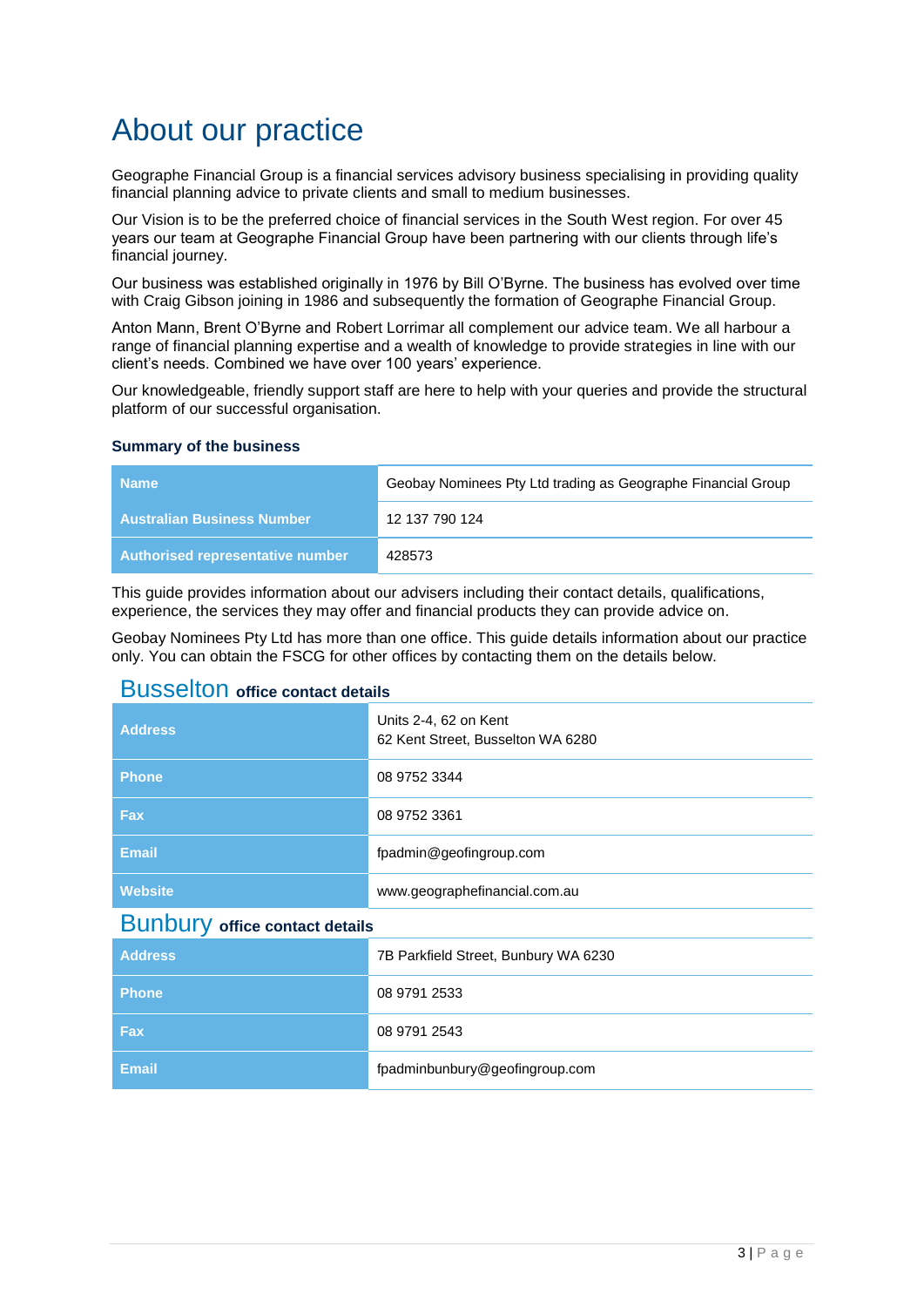# Our advice and services

We can provide you with personal and general advice about specific services and financial products listed below. We can also arrange for financial products to be issued without advice from us. In some cases, we may not be able to distribute a financial product to you under non-personal advice if your circumstances do not fit within a product's target market.

Individual advisers within our practice may not be qualified to provide advice in all of the services and products noted below. Their individual profile guides will note any limitations to the advice they are qualified to provide. At all times we will ensure the appropriate adviser is available to you to provide advice consistent with your goals.

The following table sets out the areas of advice we can help you with as well as the products and services we can arrange.

Any additional advice or services we can offer you, or limitations to the list below, will be outlined in **Our Financial Advisers and Credit Advisers** on page 12

| Superannuation, including retirement savings<br>Investments strategies (strategic asset<br>allocation and goals based investing)<br>accounts<br>Budget and cash flow management<br>Self-managed superannuation funds (SMSF)<br>Debt management (including borrowing for<br>Borrowing within your SMSF<br>personal and investment purposes)<br>Employer superannuation<br>Salary packaging<br>Managed investments<br>Superannuation strategies and retirement<br>Deposit and payment products (for example<br>planning<br>term deposits, cash management accounts<br>Personal insurance<br>and non-cash payment products)<br>Standard margin loans<br>Estate planning<br>Retirement income streams, including<br>Centrelink and other government benefits<br>pensions and annuities<br>Aged care<br>Personal and group Insurance (life cover,<br>disability, income protection and trauma)<br>Life investment products including whole of<br>life, endowment and bonds<br>Securities (including listed securities and debt<br>securities)<br>Exchange traded funds and Listed investment<br>companies<br>Arranging for listed securities, shares and<br>debentures to be bought and sold via a<br>platform and broker.<br>Investor directed portfolio services<br>Limited selection of investment guarantees | We can provide advice on | services | We can arrange the following products and |
|-------------------------------------------------------------------------------------------------------------------------------------------------------------------------------------------------------------------------------------------------------------------------------------------------------------------------------------------------------------------------------------------------------------------------------------------------------------------------------------------------------------------------------------------------------------------------------------------------------------------------------------------------------------------------------------------------------------------------------------------------------------------------------------------------------------------------------------------------------------------------------------------------------------------------------------------------------------------------------------------------------------------------------------------------------------------------------------------------------------------------------------------------------------------------------------------------------------------------------------------------------------------------------------------------------------|--------------------------|----------|-------------------------------------------|
|                                                                                                                                                                                                                                                                                                                                                                                                                                                                                                                                                                                                                                                                                                                                                                                                                                                                                                                                                                                                                                                                                                                                                                                                                                                                                                             |                          |          |                                           |
|                                                                                                                                                                                                                                                                                                                                                                                                                                                                                                                                                                                                                                                                                                                                                                                                                                                                                                                                                                                                                                                                                                                                                                                                                                                                                                             |                          |          |                                           |
|                                                                                                                                                                                                                                                                                                                                                                                                                                                                                                                                                                                                                                                                                                                                                                                                                                                                                                                                                                                                                                                                                                                                                                                                                                                                                                             |                          |          |                                           |
|                                                                                                                                                                                                                                                                                                                                                                                                                                                                                                                                                                                                                                                                                                                                                                                                                                                                                                                                                                                                                                                                                                                                                                                                                                                                                                             |                          |          |                                           |
|                                                                                                                                                                                                                                                                                                                                                                                                                                                                                                                                                                                                                                                                                                                                                                                                                                                                                                                                                                                                                                                                                                                                                                                                                                                                                                             |                          |          |                                           |
|                                                                                                                                                                                                                                                                                                                                                                                                                                                                                                                                                                                                                                                                                                                                                                                                                                                                                                                                                                                                                                                                                                                                                                                                                                                                                                             |                          |          |                                           |
|                                                                                                                                                                                                                                                                                                                                                                                                                                                                                                                                                                                                                                                                                                                                                                                                                                                                                                                                                                                                                                                                                                                                                                                                                                                                                                             |                          |          |                                           |
|                                                                                                                                                                                                                                                                                                                                                                                                                                                                                                                                                                                                                                                                                                                                                                                                                                                                                                                                                                                                                                                                                                                                                                                                                                                                                                             |                          |          |                                           |
|                                                                                                                                                                                                                                                                                                                                                                                                                                                                                                                                                                                                                                                                                                                                                                                                                                                                                                                                                                                                                                                                                                                                                                                                                                                                                                             |                          |          |                                           |
|                                                                                                                                                                                                                                                                                                                                                                                                                                                                                                                                                                                                                                                                                                                                                                                                                                                                                                                                                                                                                                                                                                                                                                                                                                                                                                             |                          |          |                                           |
|                                                                                                                                                                                                                                                                                                                                                                                                                                                                                                                                                                                                                                                                                                                                                                                                                                                                                                                                                                                                                                                                                                                                                                                                                                                                                                             |                          |          |                                           |
|                                                                                                                                                                                                                                                                                                                                                                                                                                                                                                                                                                                                                                                                                                                                                                                                                                                                                                                                                                                                                                                                                                                                                                                                                                                                                                             |                          |          |                                           |
|                                                                                                                                                                                                                                                                                                                                                                                                                                                                                                                                                                                                                                                                                                                                                                                                                                                                                                                                                                                                                                                                                                                                                                                                                                                                                                             |                          |          |                                           |
|                                                                                                                                                                                                                                                                                                                                                                                                                                                                                                                                                                                                                                                                                                                                                                                                                                                                                                                                                                                                                                                                                                                                                                                                                                                                                                             |                          |          |                                           |
|                                                                                                                                                                                                                                                                                                                                                                                                                                                                                                                                                                                                                                                                                                                                                                                                                                                                                                                                                                                                                                                                                                                                                                                                                                                                                                             |                          |          |                                           |
|                                                                                                                                                                                                                                                                                                                                                                                                                                                                                                                                                                                                                                                                                                                                                                                                                                                                                                                                                                                                                                                                                                                                                                                                                                                                                                             |                          |          |                                           |

Charter maintains an approved products and services list from a diversified selection of approved Australian and International providers, including companies related to Charter. These have been researched by external research houses as well as our in-house research team.

Charter periodically reviews these products to ensure that they remain competitive with similar products that address similar client needs and objectives. Generally, we recommend products that are on the approved products and services list. However, if appropriate for your needs, we may, subject to Charter's approval, recommend other products.

A copy of the approved products and services list can be supplied to you upon request.

If we recommend a new platform or portfolio administration service, we use those approved by Charter.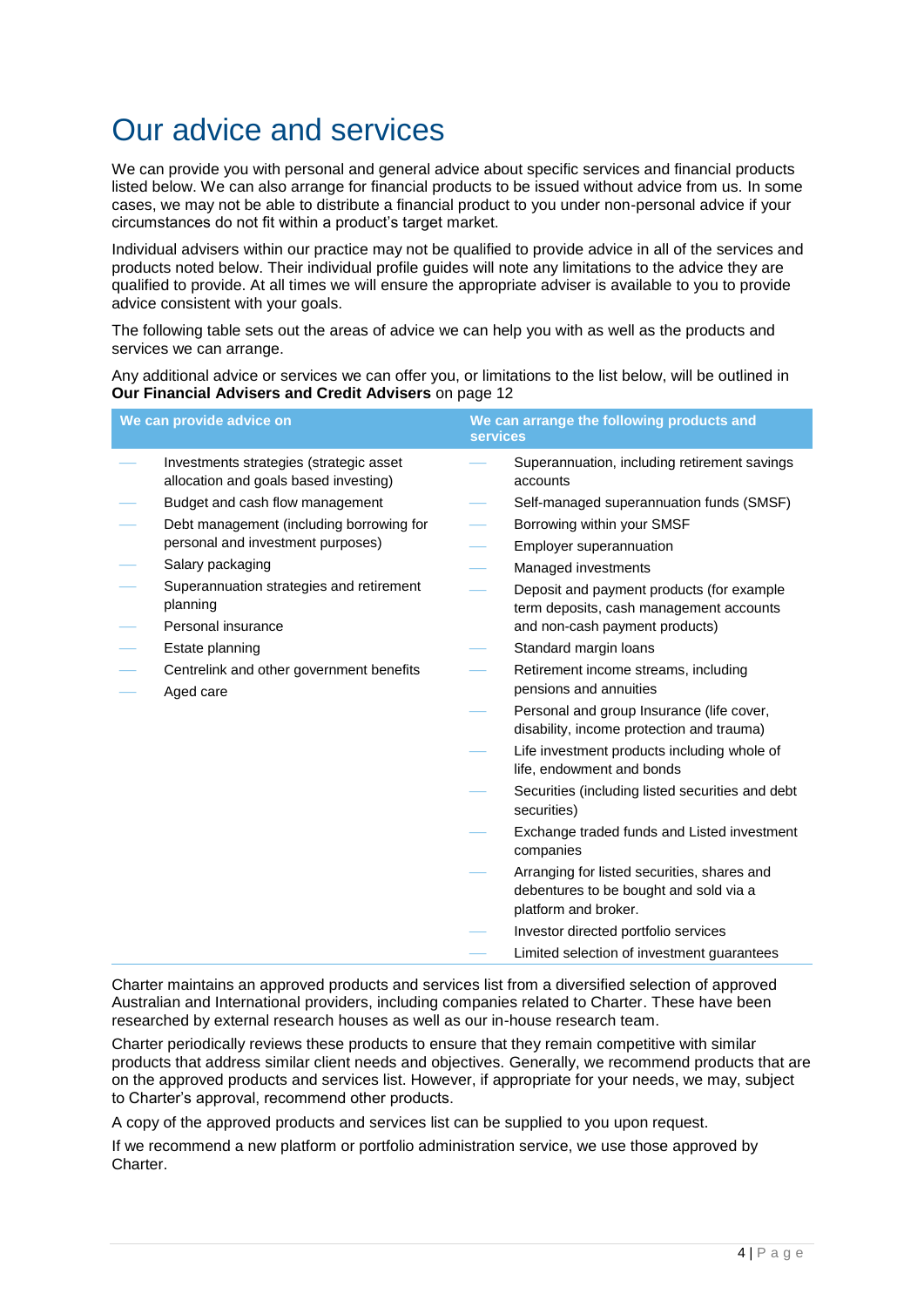As at October 2021, the lenders whose products are most commonly recommended by accredited mortgage consultants authorised by Charter are ANZ, Macquarie Bank, NAB, AFG Home Loans, Commonwealth Bank and Bankwest.

### Tax implications of our advice

Under the Tax Agent Services Act 2009, Geobay Nominees Pty Ltd, trading as Geographe Financial Group is authorised by the Tax Practitioners Board to provide tax (financial) advice services on matters that are directly related to the nature of the financial planning advice provided to you. We will not consider any other tax matters in our advice to you. Where tax implications are discussed they are incidental to our recommendations and only included as an illustration to help you decide whether to implement our advice.

### Transaction services

We can arrange to complete transactions for you on limited types of financial products where we can take your instructions and arrange for the transaction to be completed, without providing personal advice. If you wish to proceed without our advice, we will ask you to confirm your instructions, which will be documented in writing. We will keep a record of this documentation for seven years after the end of our relationship. You may request a copy of such records by contacting our office during that period.

### Your relationship with us and using our services

You can contact us directly with any instructions relating to your financial products. This includes giving us instructions by telephone, mail or email. We can only accept your instructions via email once you have signed an authority form.

We will work with you to agree what advice and services we will provide and when and how often we will provide them.

Where you agree to annual advice and services, the details will be documented and provided to you in an advice or service agreement. This includes the frequency of contact between us, service standards that may apply, any fee arrangements and how the agreement can be terminated.

If at any time you wish to terminate your relationship with us, please contact us using the details shown in this guide.

## Providing information to us

It is important that we understand your circumstances and goals, so that we can provide you with appropriate advice and services. You have the right not to provide us with any personal information. Should you choose to withhold information, or if information you provide is incomplete or inaccurate the advice or services we provide you may not be appropriate for you.

It is also important that you keep us up to date by informing us of any changes to your circumstances so we are able to determine if our advice continues to be appropriate.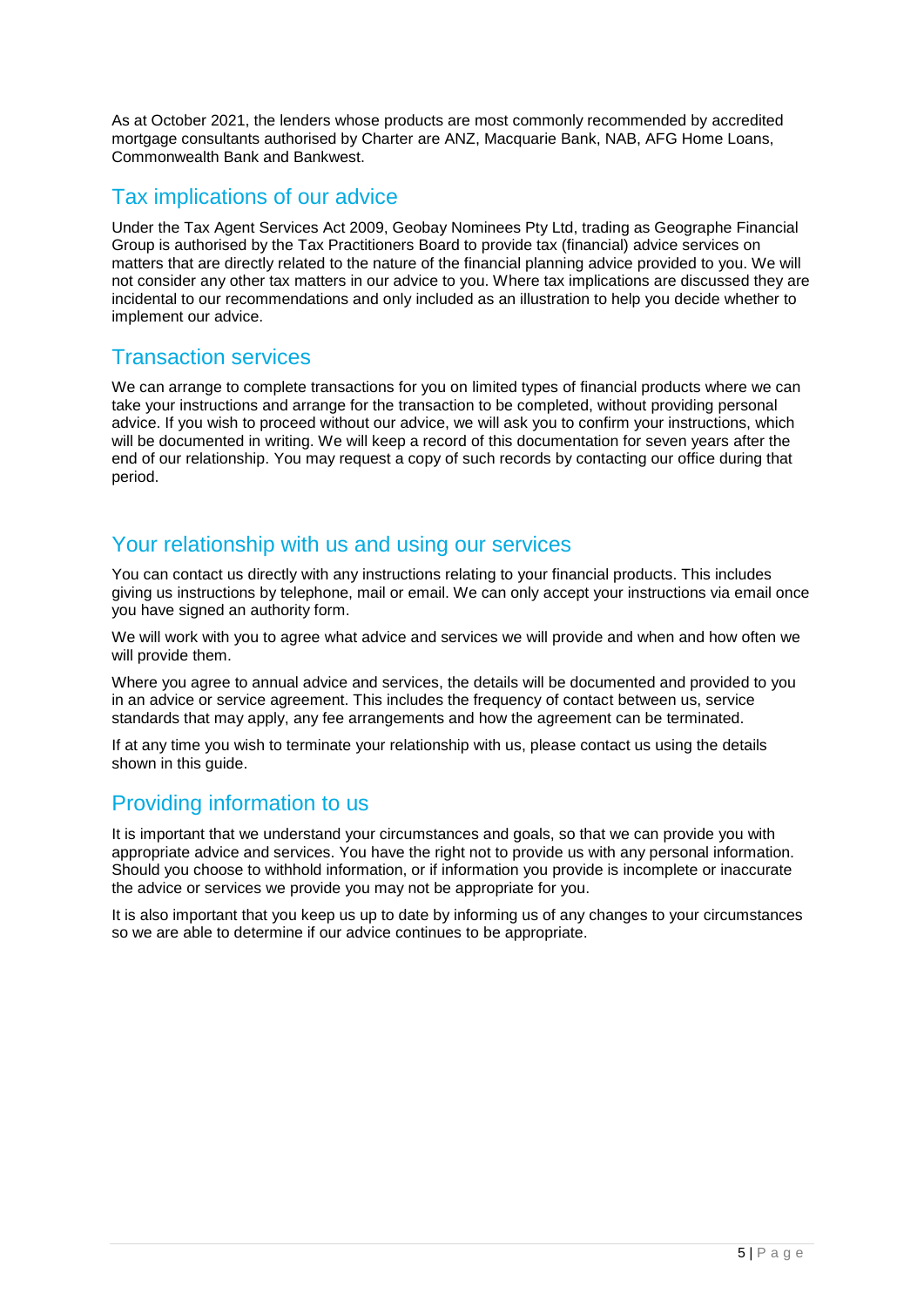# Our fees

The actual fee charged to you will depend on the nature of the advice or service we provide. We will discuss and agree the actual fees with you before we proceed. The following section outlines the types of fees that may apply.

The fees charged for our advice and services may be based on a combination of:

- ⎯ A set dollar amount; or
- A percentage based fee.

Our agreed advice and service fees may include charges for:

- Initial advice:
- Annual advice and services.

Please note that for services in relation to insurance and some credit products, commissions may be paid by the product provider as follows:

- Initial commission a percentage of the value of your loan balance or insurance premiums; and
- Ongoing commission a percentage of the value of your outstanding loan amount or premiums, usually calculated at the end of each month in which you hold the loan, or on renewal of insurance products.

We may also receive commissions for deposit bonds. Details are in the schedule of fees.

#### **Payment methods**

We offer you the following payment options for payment of our advice fees:

- BPAY, direct debit (savings), credit card or cheque; and
- Deduction from your investment (subject to the advice and service provided)..

All permissible fees and commissions will be paid directly to Charter as the licensee. They retain an amount (a licensee fee) to cover their licensee costs and the balance is passed on to us. The amount is determined annually, based on a number of factors, including our business revenue and the number of advisers in the practice.

For more information on our services, please see our **Schedule of fees** attached or available on request.

### Fixed service fees

We offer the following services at these fees:

| l Service                                                                    | <b>Fee</b> |
|------------------------------------------------------------------------------|------------|
| Assistance to access superannuation benefits (I.e. Financial Hardship claim) | \$495      |
| Ad-hoc social security (Centrelink/DHS) advocacy and reporting               | \$660      |

### Other costs

Where other costs are incurred in the process of providing our advice and services to you, you will be liable for these costs. However, we will agree all additional costs with you prior to incurring them.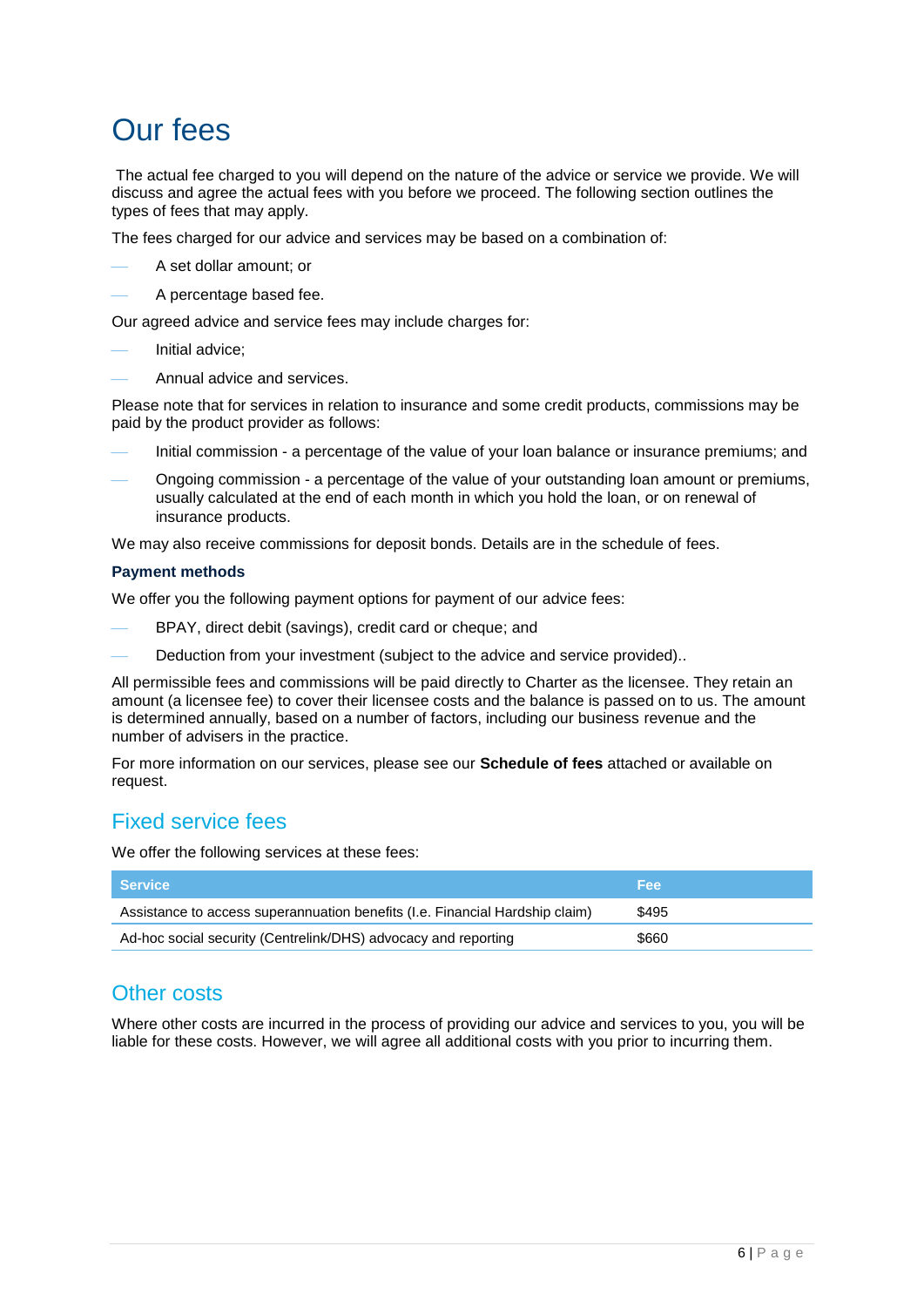### Other benefits we may receive

The following are monetary and non-monetary benefits we may receive other than those explained above. These are not additional costs to you.

In addition to the payments we may receive for our advice and services, we may receive other support services or recognition from the licensee to help us grow our business. This could include training, badging rights, technology, financing, events or other recognition we are eligible for. We may receive benefits from products that may include non-monetary benefits that are valued at less than \$300. We may also participate in business lunches or receive corporate promotional merchandise tickets to sporting or cultural events and other similar items.

#### **Development, management and advice (DMA) run off payments**

Eligibility to receive DMA run off payments is dependent on us continuing to be authorised by and meeting standards set by Charter. From 31 January 2020 we will be eligible to receive run-off payments based on the amount of advice revenue we generated in 2018. Advice revenue includes revenue directly attributable to advice provided to a client for an agreed fee. It excludes commissions from investment, insurance and banking products. These payments are to assist with our cashflow over 3 years as set out in the table below. Run-off payments will not be made after January 2023.

| Year | Total annual amount (payable over 2 instalments) |
|------|--------------------------------------------------|
| 2021 | \$46,200.00                                      |
| 2022 | \$23,100.00                                      |

### **Transition Support Payments (TSP)**

The TSP payments we are to receive provide us with transitional cash flow support are derived from a crystallised base that was unique for our practice

| Year | <b>Annual TSP amount</b> |
|------|--------------------------|
| 2021 | \$233,025.60             |
| 2022 | \$116,512.80             |

### **Certified quality advice program**

On meeting eligibility criteria and gaining access into the program, we may become eligible for discounts on licensee fees, a 10% increase in purchase price under the buyout option and a 10% increase in DMA payment should we qualify. Eligibility is assessed on professional operations and processes, high quality advice standards and education.

#### **Buyout option**

If we leave the financial services industry, we are eligible to sell the register rights of our client base to Charter Financial Planning Limited. The valuation of these rights is based on a multiple of the annual financial planning revenue generated by our practice.

#### **Personal and professional development**

Charter provides personal and professional development opportunities in the form of education and professional development programs, offered annually to qualifying practices.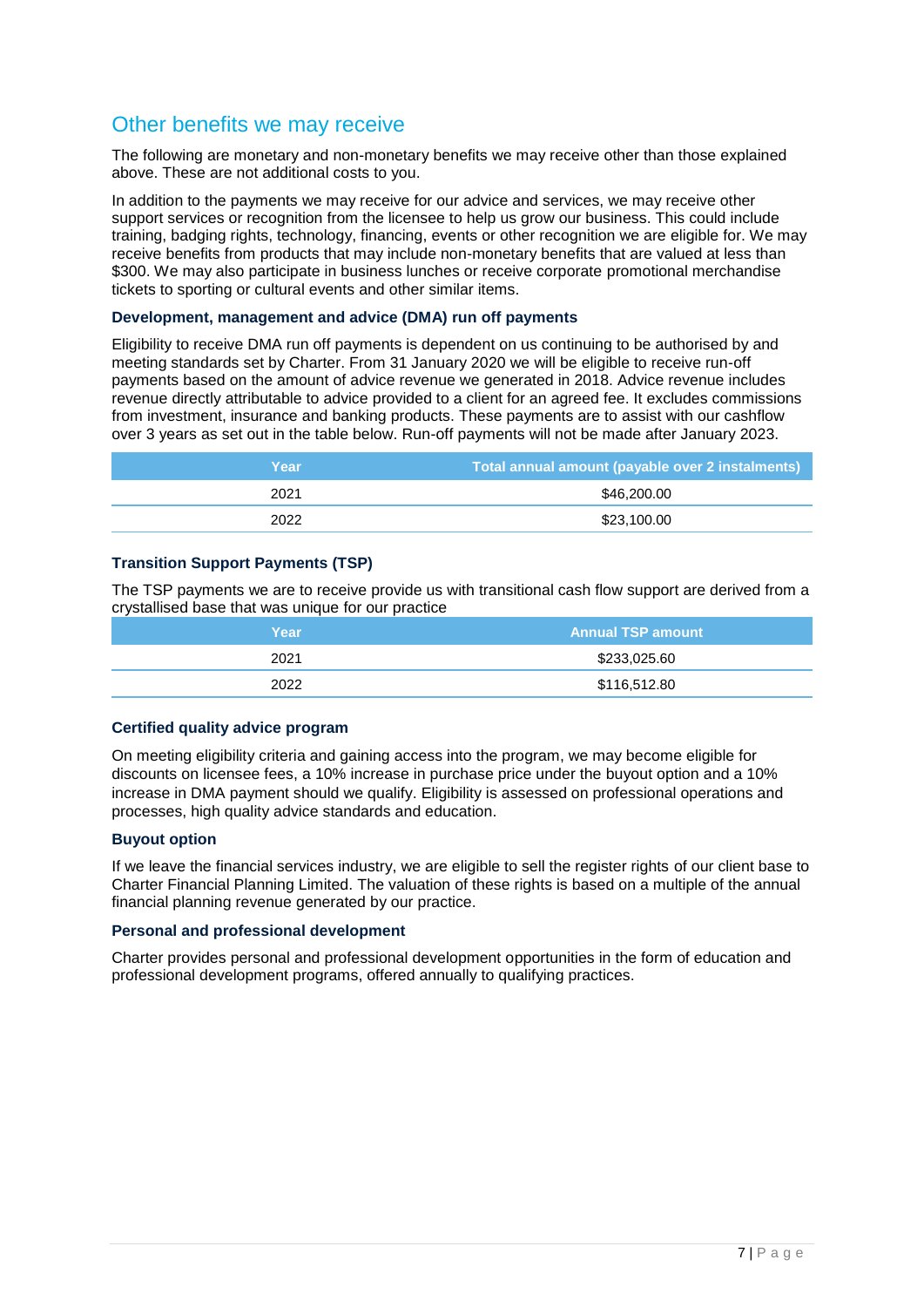#### **Business support**

We may receive financial and non-financial assistance from the licensee including financing, technology support and marketing or other once-off transitional support costs, to help us grow our business or implement appropriate succession planning options.

Provided we met specific qualification criteria Charter will support our practice with up to \$3,750 per authorised representative that was with us in December 2017. This support is to assist us in meeting the training and education requirements for financial advisers as required by Financial Adviser Standards and Ethics Authority. Any support provided by Charter is paid directly to the education provider and not to us.

#### **Placement fees**

From time to time Charter will receive fees from brokers or product issuers (including AMP group companies) for arranging client participation in Initial Public Offerings (IPOs) of financial products. The fee, which is generally a percentage of the fee paid to the broker, varies from offer to offer and by the level of participation by Charter. We may share in this fee based on the level of participation by our clients.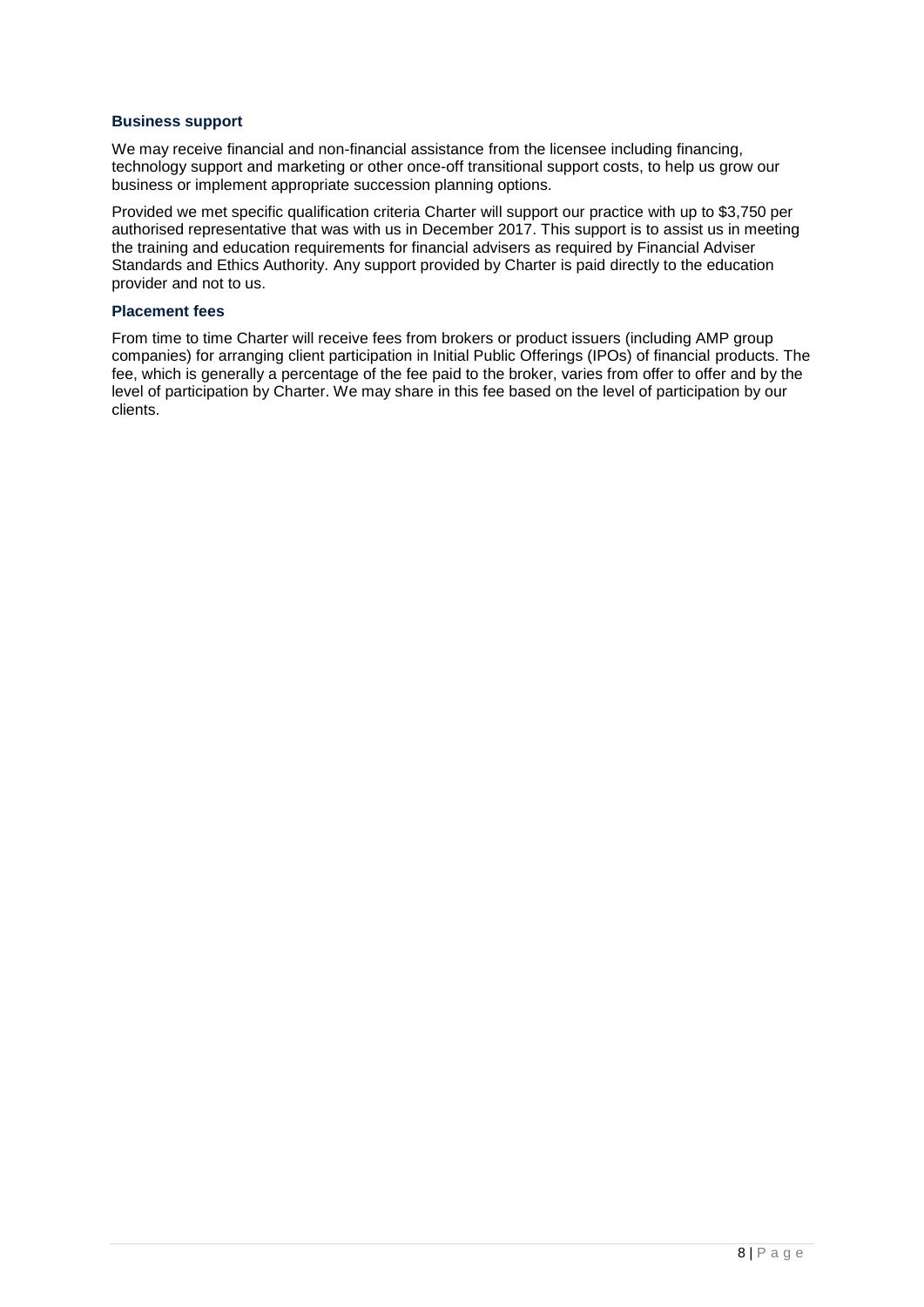# Relationships and associations

It is important that you are aware of the relationships that Charter has with providers of financial services and products as they could be seen to influence the advice you receive.

We are 40% owned by Associated Planners Financial Services Pty Ltd which is a member of the AMP Group.

## About our licensee

Charter Financial Planning Limited

ABN 35 002 976 294

Australian Financial Services Licensee and Australian Credit Licensee No: 234665

Charter:

- ⎯ Approved the distribution of this guide
- Authorised us to provide advice and other services as described in this guide
- Authorised us to provide credit assistance services to you

Charter's registered office is located at 33 Alfred Street, Sydney, NSW 2000.

## About the AMP Group

Charter is a member of the AMP group of companies. We can provide advice on products from a wide range of financial product providers, some of which are related or associated with Charter namely:

- National Mutual Funds Management Limited
- AMP Capital Funds Management Limited

⎯ Australian Securities Administration

- AMP Capital Investors Limited
- AMP Superannuation Limited
- N.M. Superannuation Pty Limited
- ipac asset management limited
- ⎯ AMP Bank Limited

**NMMT Limited** 

- Limited (ASAL) SuperConcepts Pty Ltd
- SMSF Administration Solutions Pty Ltd

If we recommend a product issued by the AMP Group or a third party product issuer, they will benefit from our recommendation by receiving product, administration and investment fees, as well as fees paid by fund managers to distribute their product. These fees are all disclosed in the relevant PDS or IDPS guide.

Authorised representatives and/or staff employed in our business may hold shares in AMP Limited, whose share price may be favourably affected by the sale of products issued by AMP Group companies.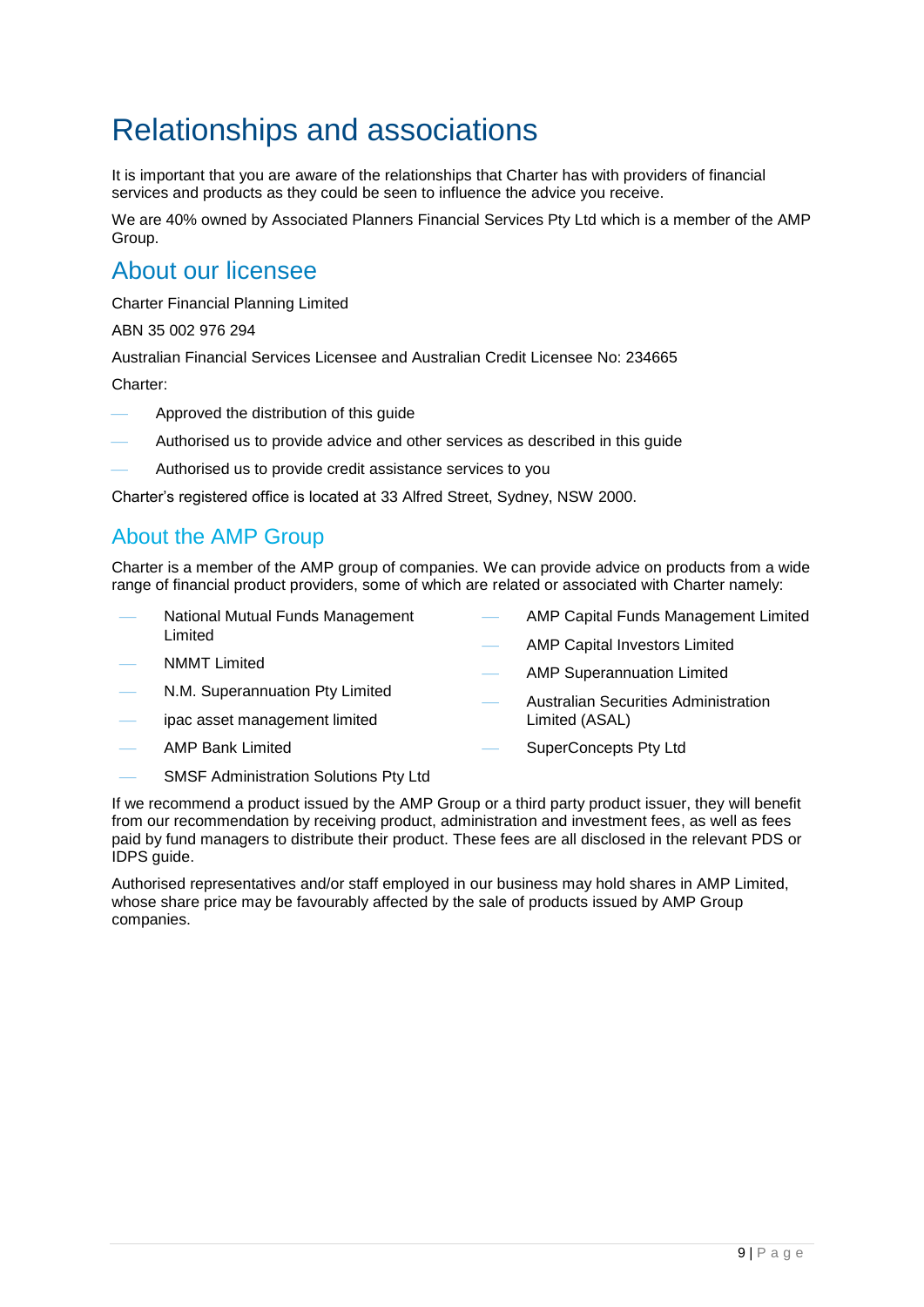# Confidence in the quality of our advice

If at any time you feel like you are not satisfied with our services, the following will help you understand your options and find a resolution.

- Contact your adviser and tell them about your complaint.
- If your complaint is not satisfactorily resolved within three business days, please contact AMP Advice Complaints:
	- ⎯ Phone 1800 812 388
	- Email [advicecomplaints@amp.com.au](mailto:advicecomplaints@amp.com.au)
	- In writing:
		- **Charter Financial Planning Limited**

#### **Attention: Head of Advice Complaints and Client Remediation**

33 Alfred Street

- Sydney NSW 2000
- They will try to resolve your complaint quickly and fairly. They will provide you with a decision in respect to your complaint within 30 days of us receiving it.
- We note that in some circumstances, it may not be possible for us to completely resolve a complaint within this timeframe. If you do not agree with our decision in respect of your complaint, or are otherwise unsatisfied with our response you may escalate your complaint to one of the following External Dispute Resolution Schemes listed below.

|                                                                                    | <b>Australian Financial Complaints Authority (AFCA)</b> |
|------------------------------------------------------------------------------------|---------------------------------------------------------|
|                                                                                    | GPO Box 3                                               |
| Any issues relating to financial advice,<br>investments, superannuation, insurance | Melbourne VIC 3001                                      |
| matters, or credit matters                                                         | 1800 931 678                                            |
|                                                                                    | www.afca.org.au                                         |
|                                                                                    | info@afca.org.au                                        |
| Any issue relating to your personal<br><b>information</b>                          | <b>The Privacy Commissioner</b>                         |
|                                                                                    | GPO Box 5218                                            |
|                                                                                    | Sydney NSW 2001                                         |
|                                                                                    | 1300 363 992                                            |
|                                                                                    | privacy@privacy.gov.au                                  |

You may also contact the **Australian Securities & Investments Commission (ASIC)** on 1300 300 630 (free call info line) to make a complaint and obtain information about your rights.

# Professional indemnity insurance

We maintain professional indemnity insurance to cover our advice and the recommendations provided by your adviser. Charter is also covered by professional indemnity insurance and this satisfies the requirements imposed by the Corporations Act 2001 and National Consumer Credit Protection Act. The insurance covers claims arising from the actions of former employees or representatives of Charter, even where subsequent to these actions they have ceased to be employed by or act for Charter.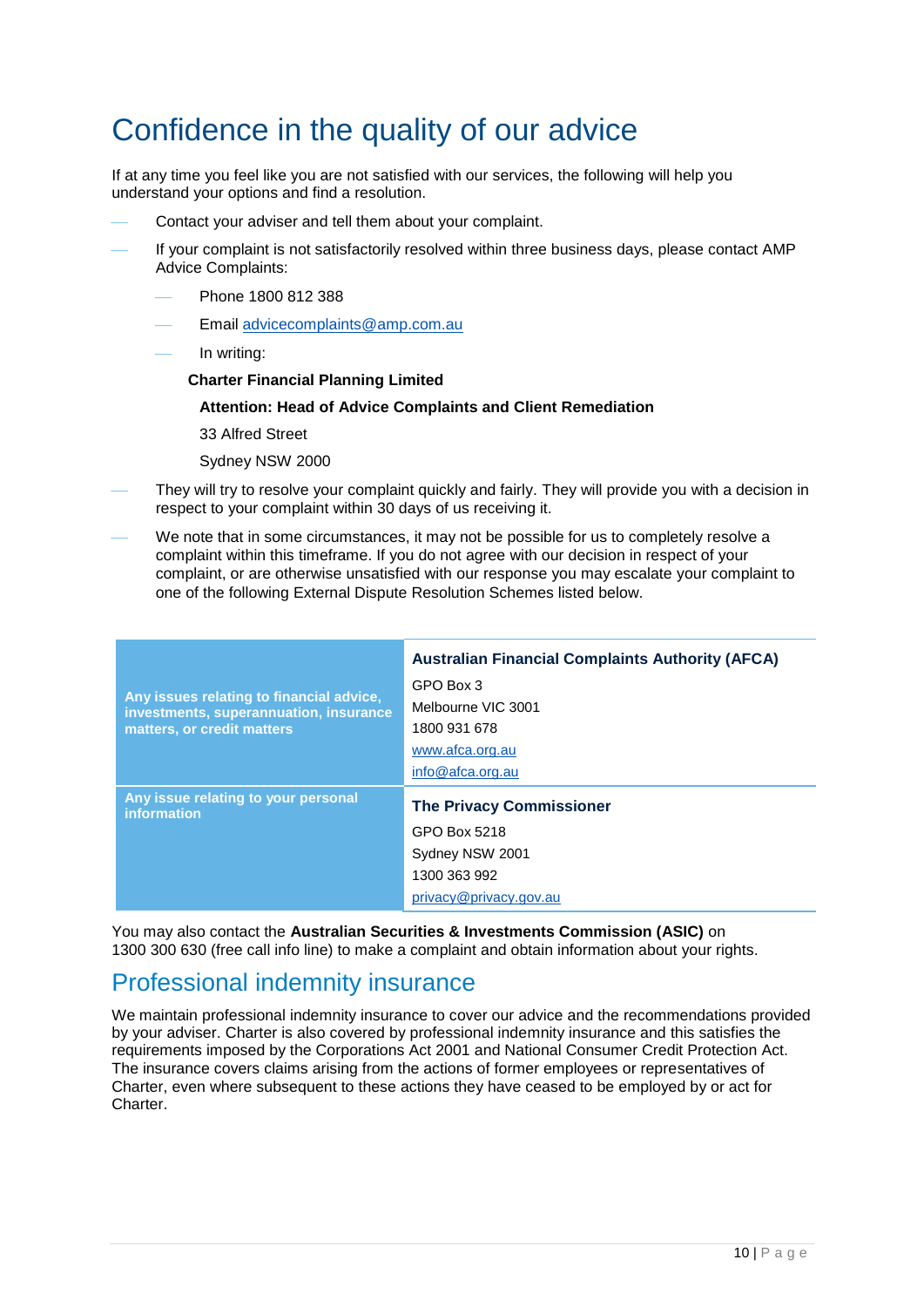# Your privacy

We are committed to protecting your privacy. Below we outline how we maintain the privacy of the information we collect about you.

# Privacy Collection Statement

As part of the financial planning process, we need to collect information about you. Where possible we will obtain that information directly from you, but if authorised by you we may also obtain it from other sources such as your employer or accountant. If that information is incomplete or inaccurate, this could affect our ability to fully or properly analyse your needs, objectives and financial situation, so our recommendations may not be completely appropriate or suitable for you.

We are also required under the Anti-Money-Laundering and Counter-Terrorism Financing Act (AML/CTF) 2006 to implement client identification processes. We will need you to present identification documents such as passports and driver's licences in order to meet our obligations.

We keep your personal information confidential, and only use it in accordance with our Privacy Policy. Some of the ways we may use this information are set out below:

- Your adviser and Charter may have access to this information when providing financial advice or services to you;
- Your adviser may, in the future, disclose information to other financial advisers, brokers and those who are authorised by Charter to review customers' needs and circumstances from time to time, including other companies within the AMP group (the Group);
- Your information may be disclosed to external service suppliers both here and overseas who supply administrative, financial or other services to assist your adviser and the Group in providing financial advice and services to you. A list of countries where these service providers are located can be found in the Group Privacy Policy;
- Your information may be used to provide ongoing information about opportunities that may be useful or relevant to your financial needs through direct marketing (subject to your ability to optout as set out in the Group Privacy Policy); and
- Your information may be disclosed as required or authorised by law and to anyone authorised by you.

Your adviser and Charter will continue to take reasonable steps to protect your information from misuse, loss, unauthorised access, modification or improper disclosure. You can request access to the information your adviser or Charter holds about you at any time to correct or update it as set out in the Group Privacy Policy. The Group Privacy Policy also contains information about how to make a complaint about a breach of the Australian Privacy Principles.

For a copy of Group's Privacy Policy visit<http://www.amp.com.au/privacy> or you can contact us.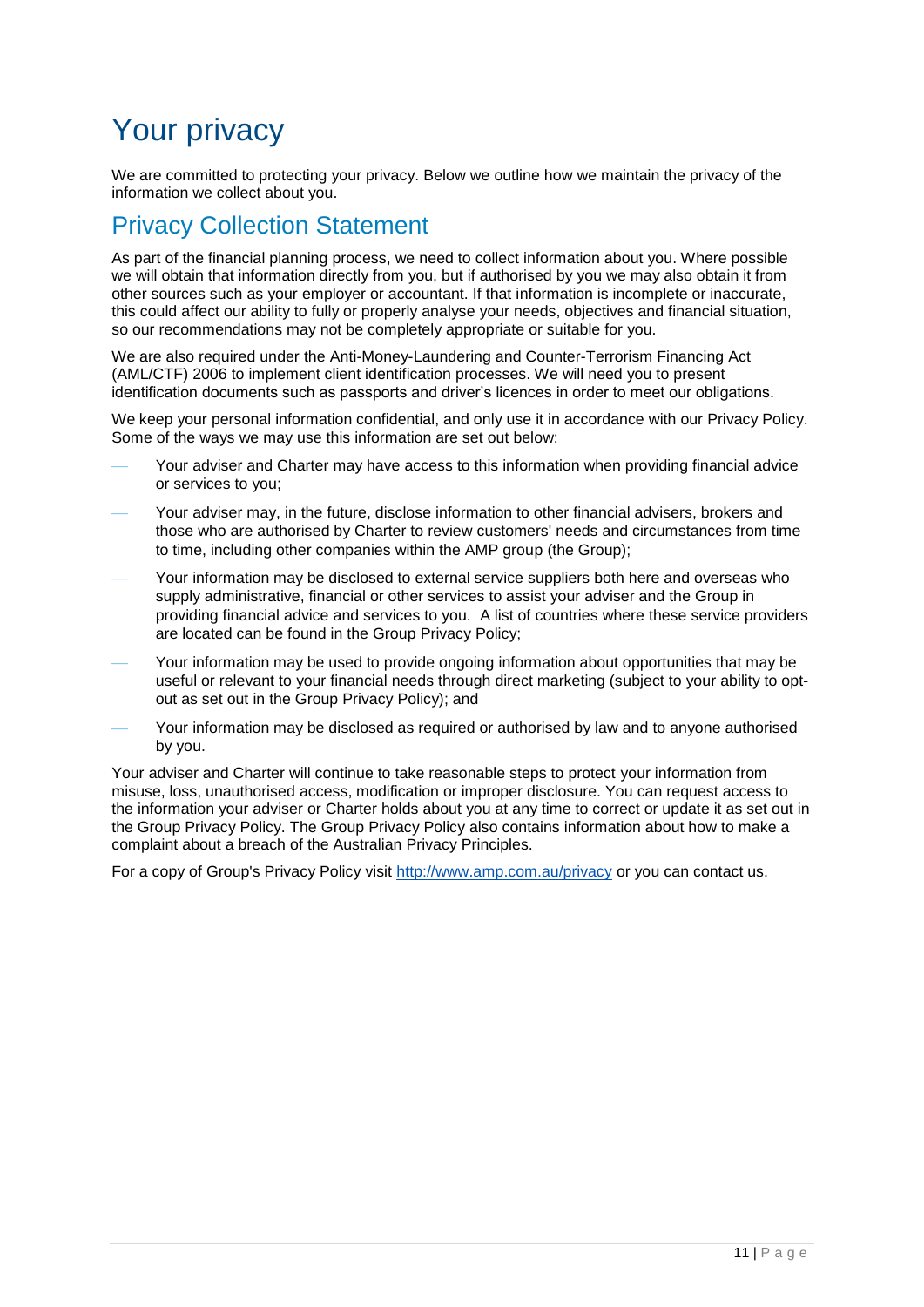

I have been a Director of Geographe Financial Group with over 40 years of experience in the financial planning industry. I have enjoyed working closely with my clients helping them through all stages of their financial lives. In March 2014 I had the honour of receiving the Gerald Lippman Award. This national award considers the contribution the adviser has made to the financial planning profession, their involvement within their community, the support they offer their clients and colleagues as well as the quality of their practice. I am always striving to support and develop Geographe Financial Group as it continues to play a significant role in our community.

As a Director of Geographe Financial Group, and after many years of being an active adviser, I know that life experiences can be uncertain. Our advisers and the support team, at Geographe Financial Group in Busselton, Bunbury and surrounding districts are continuing to share in my passion to help ensure our clients are well prepared, so they, and their families can live with financial confidence now and into the future.

By reading this Financial Services and Credit Guide you have taken one of the first steps you will take to financial security

### Geographe Financial Group has been built on

relationships and trust.

| <b>Phone</b>         | 08 9752 3344         |
|----------------------|----------------------|
| ∣ Email <sup>\</sup> | bill@geofingroup.com |

## Busselton office

| <b>Address</b> | Units 2-4, 62 on Kent<br>62 Kent Street, Busselton WA 6280 |
|----------------|------------------------------------------------------------|
| <b>Phone</b>   | 08 9752 3344                                               |
| Email          | fpadmin@geofingroup.com                                    |

## Bunbury office

| l Address    | 7B Parkfield Street, Bunbury WA 6230 |
|--------------|--------------------------------------|
| <b>Phone</b> | 08 9791 2533                         |
| l Email      | fpadminbunbury@geofingroup.com       |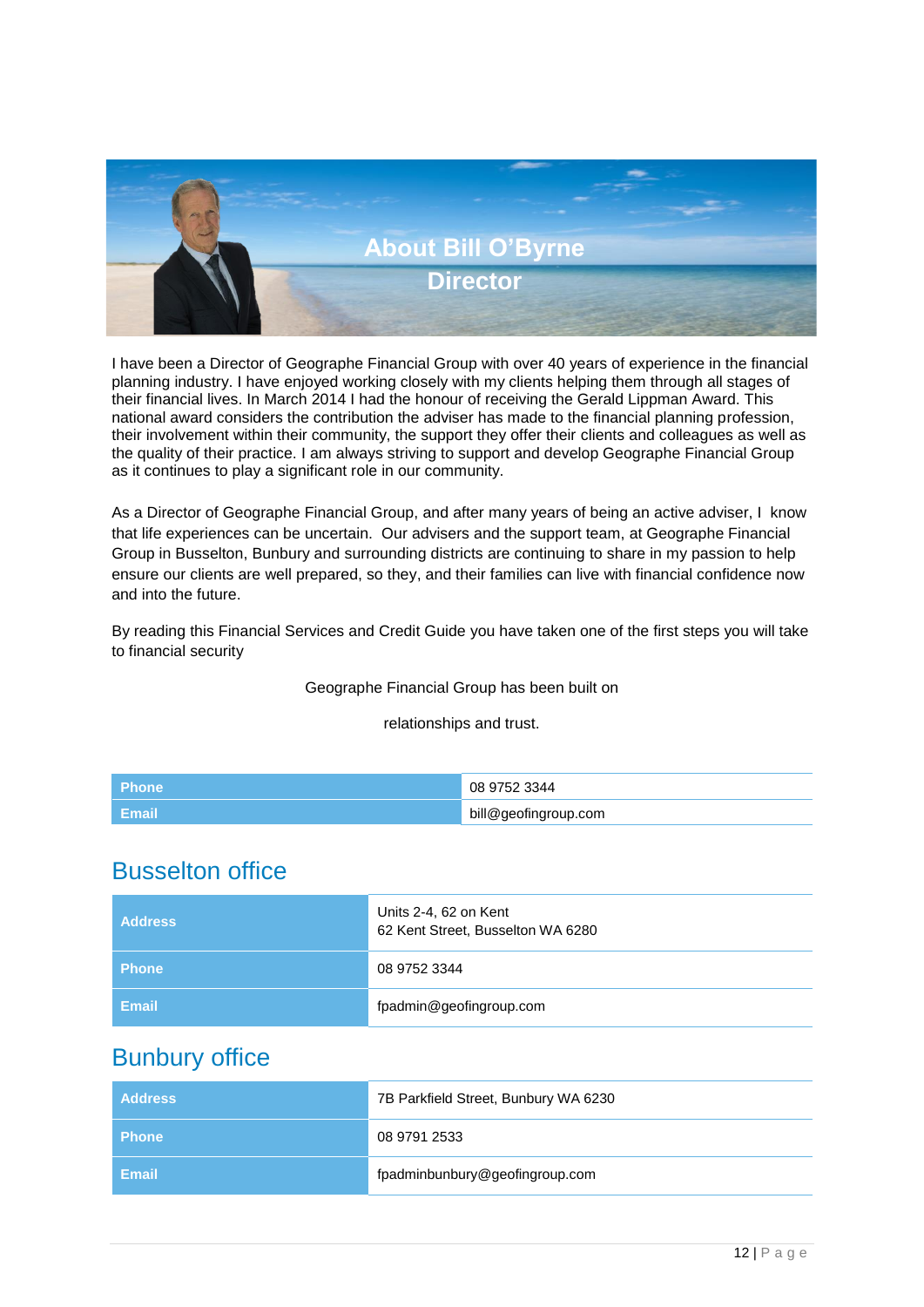# Our Financial Advisers and Credit Advisers



I have been working in the financial planning industry since 1986, advising clients for over 35 years, on a vast array of financial planning and risk protection strategies. I am a joint Director of Geographe Financial Group and passionate about working with people who have a dream for a better and richer life. I bring a wealth of experience and knowledge to the business overall and believe that the advice relationship brings greater certainty to our clients financial lives and the best possible chance of achieving the financial outcomes important to them. I am married with 2 children and enjoy being an active member of our local community.

I am delighted to say that in 2017 I was awarded the *2017 State Adviser of the Year* Award from Charter, in recognition of the value and service overall I provide to clients. With over 700 advisers in our network at the time, I consider it a significant achievement and honour to have won this award for something I do every day. It recognises the real difference financial advice can make to clients.



| <b>Phone</b>                            | 08 9752 3344                                                |
|-----------------------------------------|-------------------------------------------------------------|
| <b>Email</b>                            | craig@geofingroup.com                                       |
| <b>Authorised representative number</b> | 250967                                                      |
| <b>Credit representative number</b>     | 407027                                                      |
| <b>Qualifications (Finance related)</b> | Advanced Diploma of Financial Services (Financial Planning) |
| <b>Professional memberships</b>         | AFA - Association of Financial Advisers                     |
|                                         | FPA - Financial Planning Association                        |

# The advice and services I can provide

I am authorised to provide the services listed in the **Our advice and services** section of this guide, except for the following:

- Aged care
- Debt securities

Should you require advice and services that extend beyond my authority I can refer you to a suitably qualified professional.

I am also a Credit Representative of Charter and am authorised to provide Strategic debt advice regarding how to structure debt, suitability of existing loan structures and repayment options. I am not authorised to provide credit assistance. If you require advice involving mortgages or other lending products, I can refer you to an Accredited Mortgage Consultant.

# How I am paid

I receive the following from our practice:

- salary
- equity in the practice

I am a director of Geographe Financial Group and receive a salary plus dividends from the practice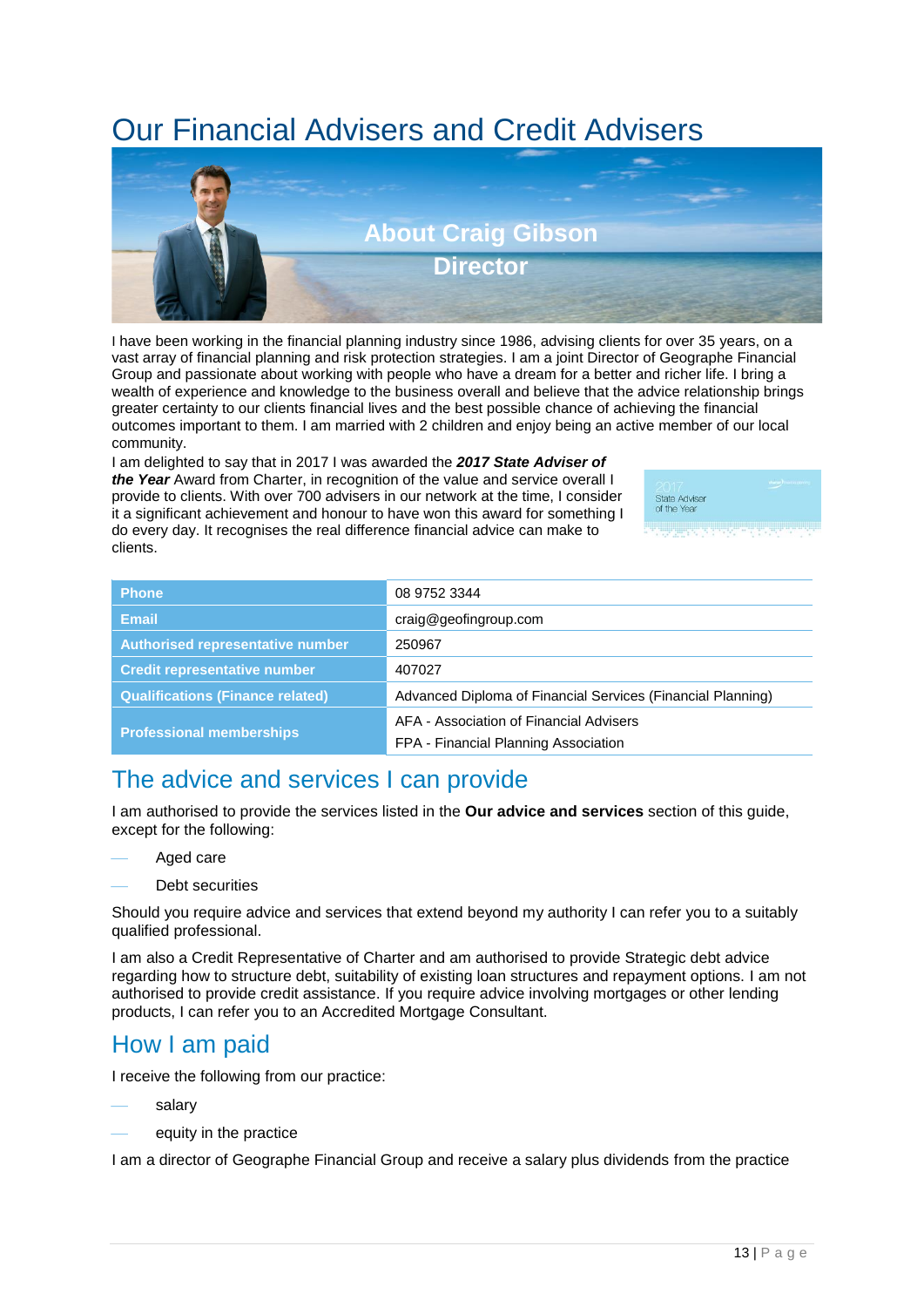

I have been working with Geographe Financial Group as a Financial Advisor since 2010. I have lived in the Busselton area for over 25 years, where my children attended the High school in Busselton. I love our Southwest lifestyle and have interests in boating, fishing, diving, camping, kid's sports, football, running and sailing and am a member of a local Apex Club. I enjoy the relationship with my clients and especially enjoy advising, assisting and guiding my clients in achieving their goals. I work closely with a team of advisors with over 100 years' of experience between them, along with excellent support staff, to assist in providing to you, quality advice tailored to meet your specific needs and objectives.

| <b>Phone</b>                            | 08 9752 3344                            |
|-----------------------------------------|-----------------------------------------|
| <b>Email</b>                            | anton@geofingroup.com                   |
| Authorised representative number        | 385157                                  |
| <b>Credit representative number</b>     | 407005                                  |
| <b>Qualifications (Finance related)</b> | Advanced Diploma of Financial Planning  |
| <b>Professional memberships</b>         | AFA - Association of Financial Advisers |

## The advice and services I can provide

I am authorised to provide the services listed in the **Our advice and services** section of this guide, except for the following:

- Aged care
- Employer super
- Exchange traded funds (ETF) and Listed investment companies (LIC)
- Gearing and margin lending
- Debt securities
- SMSF borrowing

Should you require advice and services that extend beyond my authority I can refer you to a suitably qualified professional.

I am also a Credit Representative of Charter and am authorised to provide Strategic debt advice regarding how to structure debt, suitability of existing loan structures and repayment options. I am not authorised to provide credit assistance. If you require advice involving mortgages or other lending products, I can refer you to an Accredited Mortgage Consultant.

## How I am paid

I receive the following from our practice:

salary

I am an employee of Geographe Financial Group and earn a salary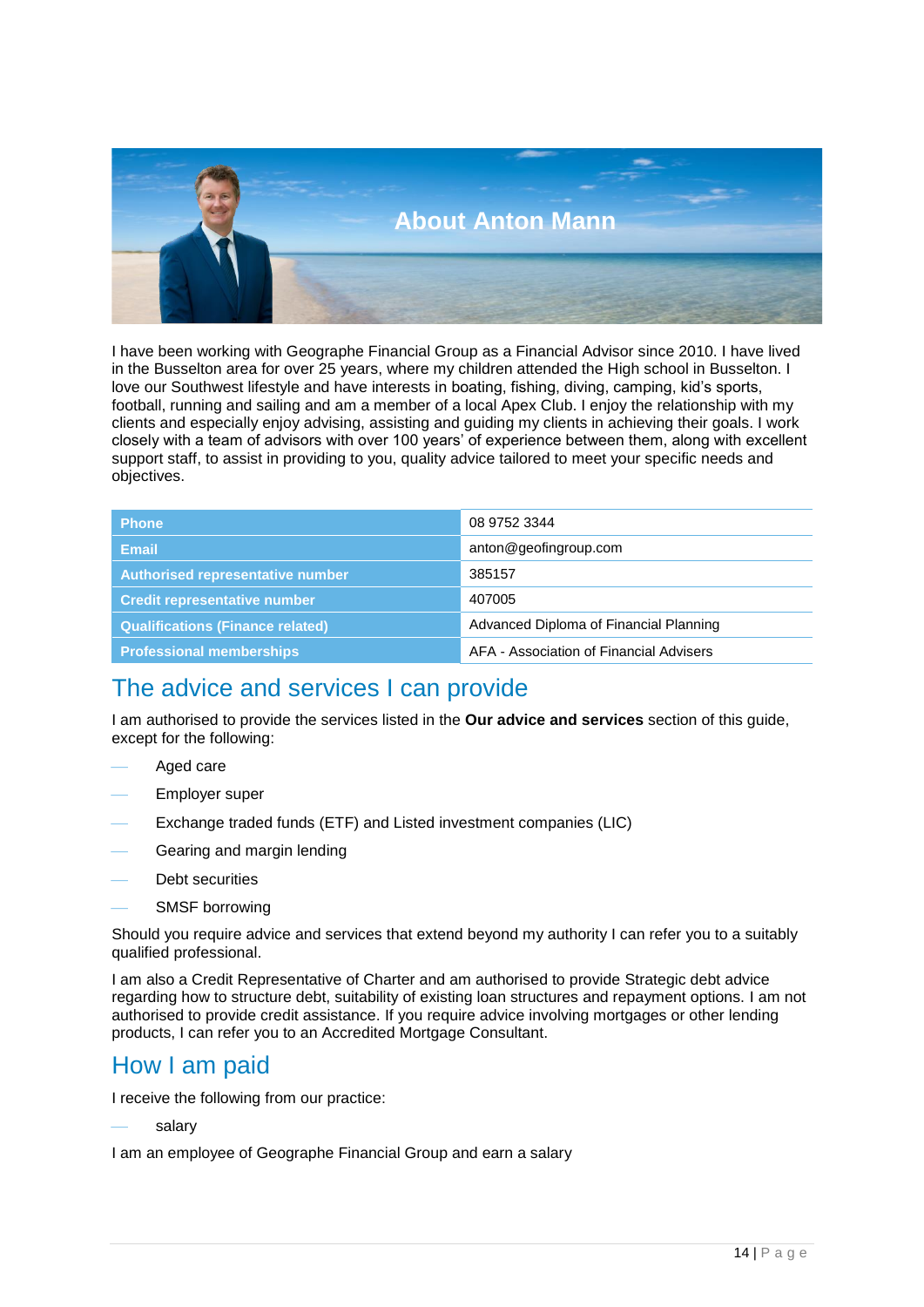

I joined Geographe Financial Group as a financial planner in 2016. Having grown up in Busselton I have returned from Perth in 2016, after 20 years, with my lovely wife and three young boys. I love the southwest lifestyle and I am excited my children will also get to share this experience. I always felt great satisfaction in helping people achieve good results in my 15 years as a physiotherapist and I look forward to my next chapter in building great client relationships and outcomes with the help of the fantastic support staff. I work closely alongside the 5 other advisers in a well-established practice with over 100 years' of combined experience in providing quality tailored financial advice. I am also passionate about sport, the AFL and keeping fit in the beautiful surrounds of Geographe Bay.

| <b>Phone</b>                            | 08 9752 3344                           |
|-----------------------------------------|----------------------------------------|
| Email                                   | brent@geofingroup.com                  |
| Authorised representative number        | 1239531                                |
| <b>Credit representative number</b>     | 484601                                 |
| <b>Qualifications (Finance related)</b> | Advanced Diploma of Financial Planning |

## The advice and services I can provide

I am authorised to provide the services listed in the **Our advice and services** section of this guide, except for the following:

- Gearing and margin lending
- SMSF borrowing

Should you require advice and services that extend beyond my authority I can refer you to a suitably qualified professional.

I am also a Credit Representative of Charter and am authorised to provide Strategic debt advice regarding how to structure debt, suitability of existing loan structures and repayment options. I am not authorised to provide credit assistance. If you require advice involving mortgages or other lending products, I can refer you to an Accredited Mortgage Consultant.

## How I am paid

I receive the following from our practice:

salary

I am an employee of Geographe Financial Group and earn a salary.